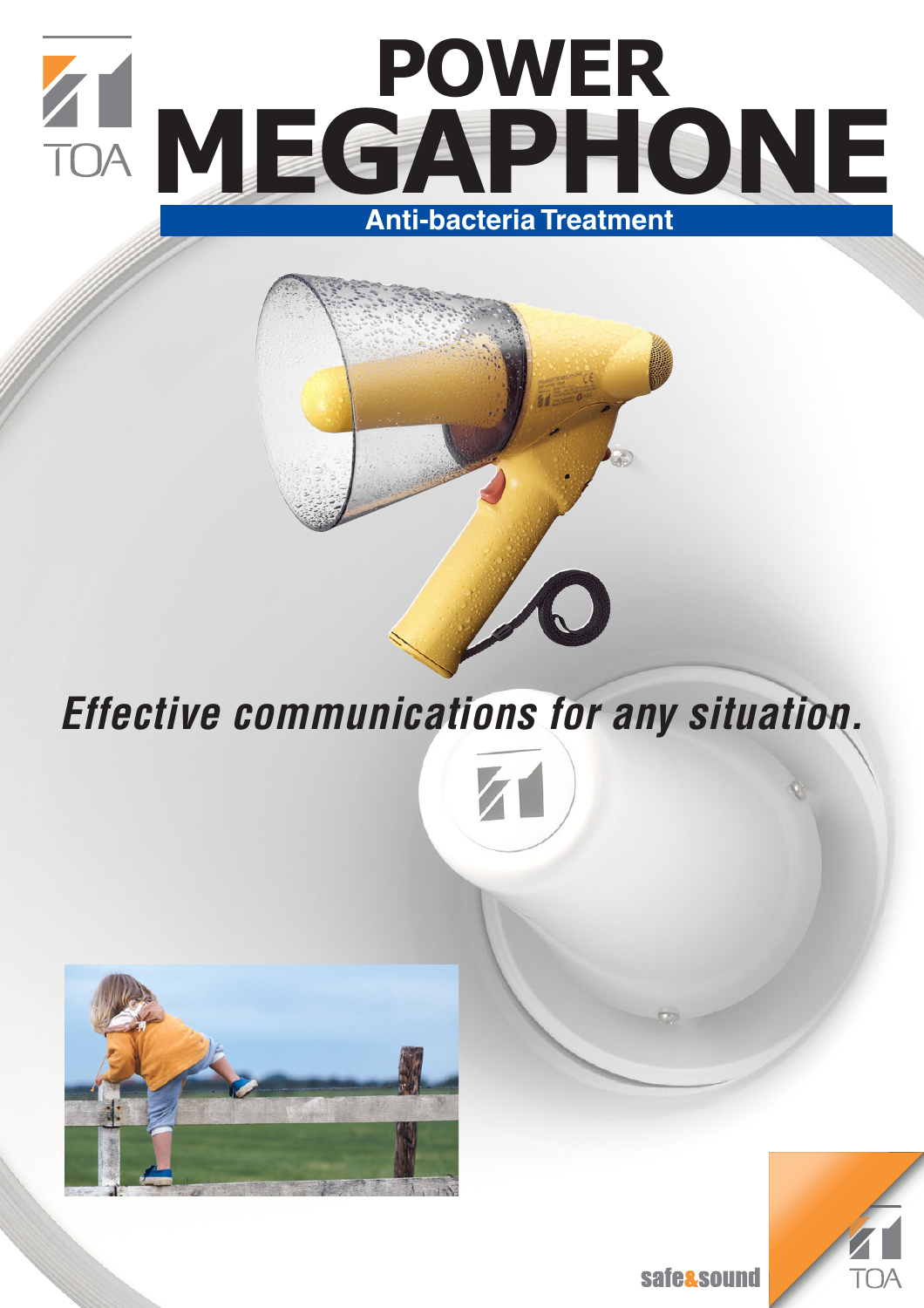## Ideal for any reinforcement requirements.

TOA offers an extensive range of portable power megaphones that provide optimal reinforcement for various applications in different environments such as schools. government organization facilities, factories and many others.

All models incorporate anti-bacterial treatment to cope with multi-user environments.

Featuring compact and stylish designs with powerful outputs, TOA megaphones also include splash-resistant types as well as high-performance shoulder types that provide a separate auxiliary input and even wireless microphone capability (ER-2930W). Other features such as siren (S) and whistle (W) are available on some models.

The wide range of types makes it easier than ever for the user to select the ideal megaphone for his or



her use. Sizes and weights range from powerful shoulder type megaphones with a maximum 45W output to

light, compact models. The speaker features rugged polyimide (PI) materials for the diaphragms and neodymium magnets to achieve exceptional acoustic performance. Excellent battery life from AA, C or D batteries (depending on megaphone model) provides significantly longer performance. Fixed stand options are also available.



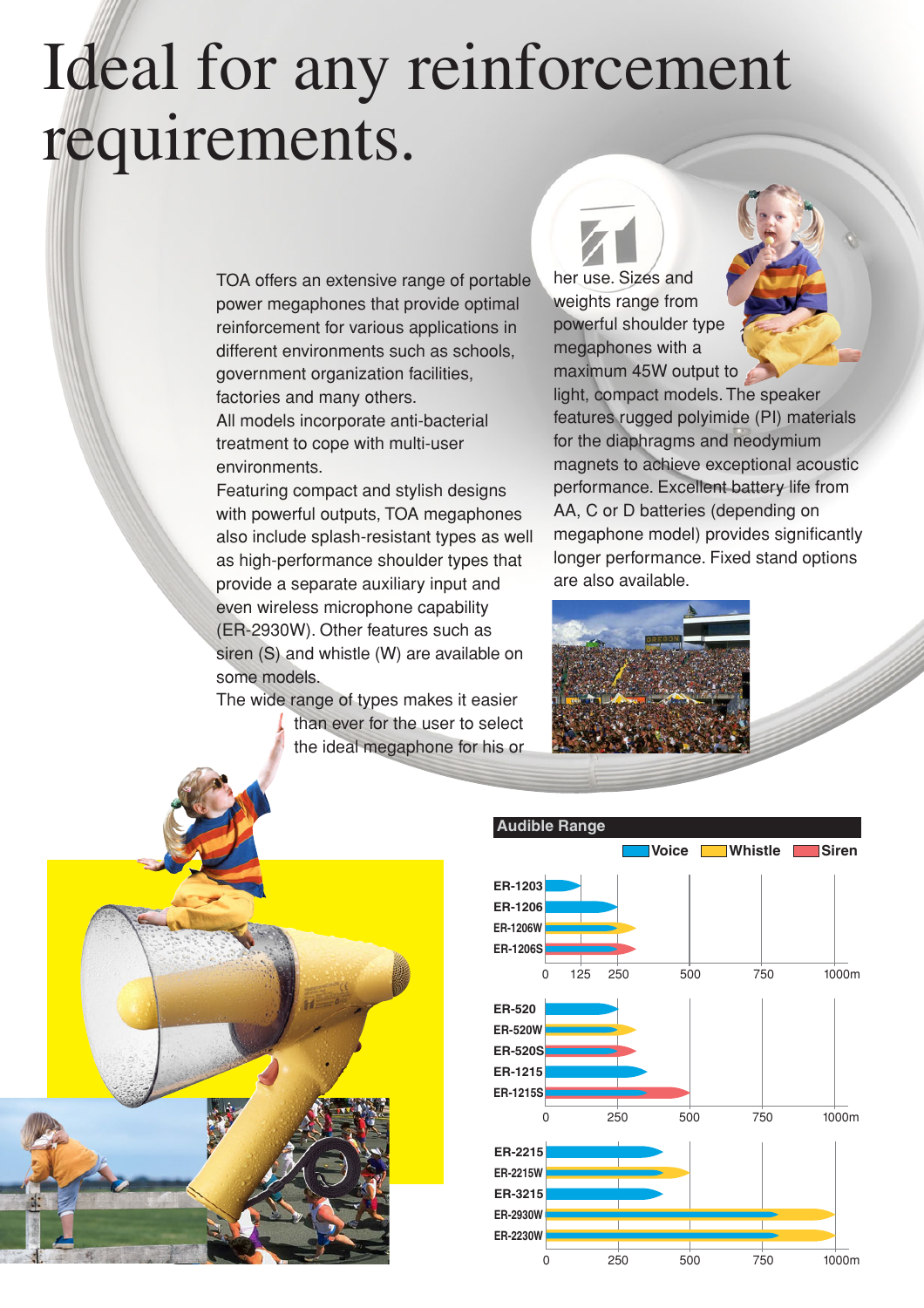